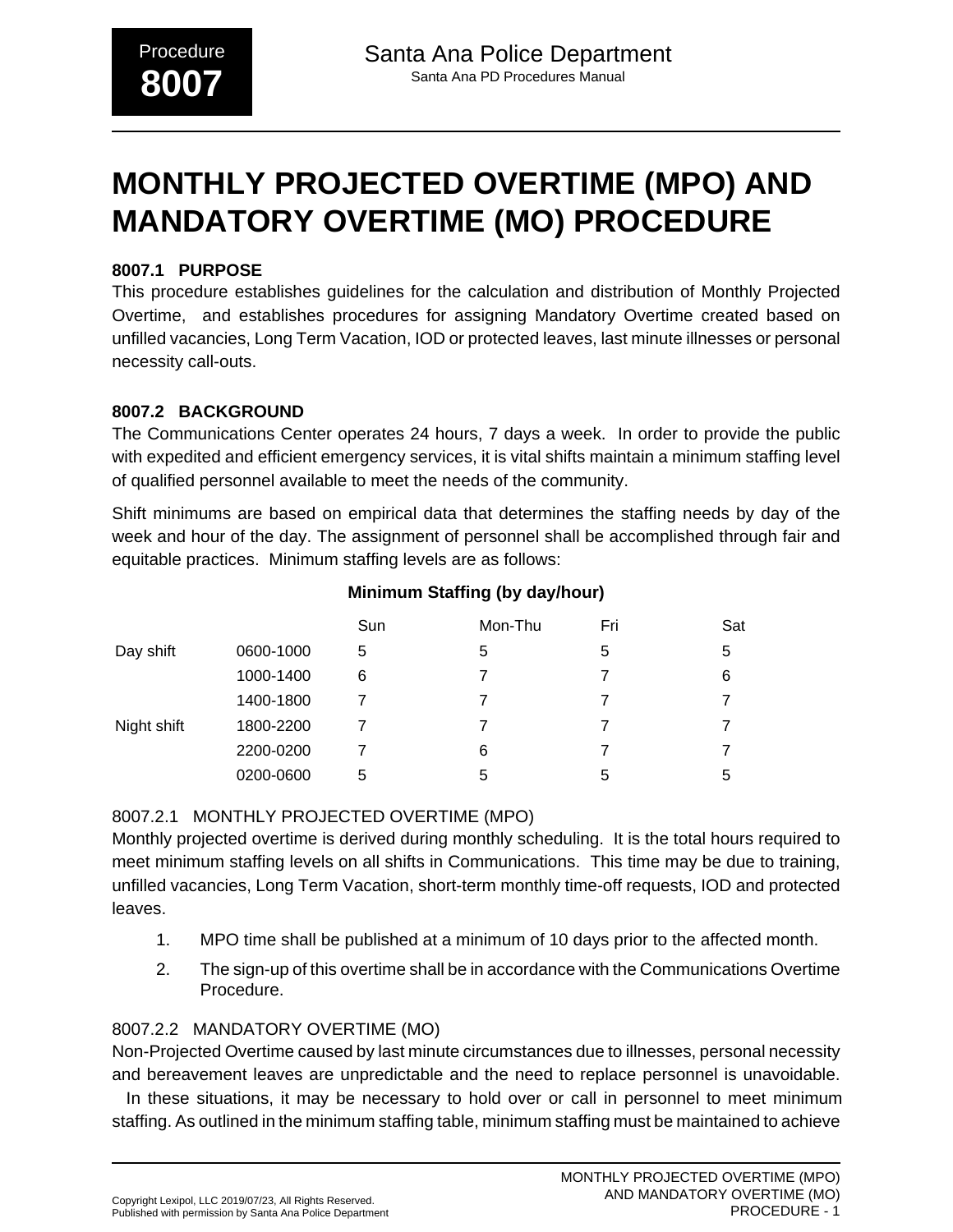# Santa Ana Police Department

Santa Ana PD Procedures Manual

MONTHLY PROJECTED OVERTIME (MPO) AND MANDATORY OVERTIME (MO) **PROCEDURE** 

operational effectiveness. When it is determined overtime is needed, the on duty supervisor shall do the following:

- 1. A text alert to "PDCommOTCallOut" and "OfficerOTcallout" notifying personnel that overtime is available. The text shall indicate the date and hours needed. Personnel who are not included in this text alert may be notified telephonically.
	- (a) Personnel on duty who may be subject to mandatory overtime shall be notified as soon as possible so they can make the necessary preparations in the event overtime is not taken.
- 2. In compliance with the Policy on Departmental Overtime, mandatory overtime shall not exceed 3.5 hours before or following a full shift (12.5 hours) worked by an employee.
- 3. Supervisors shall have the discretion to determine the number of staff needed for mandatory overtime coverage between the hours of 0200-1000 hours. Discretionary decisions for more or less staff during these hours include, but are not limited to:
	- (a) Low activity levels between 0200-1000 hours may be a determining factor in whether to mandate overtime. Conversely, significant activity, a major event, or a holiday may require the supervisor to retain staff for mandatory overtime, despite being at minimum staffing levels.
	- (b) Modifying lunch breaks so lunches can be taken earlier or later shall be considered when determining the need to mandate overtime during the hours of 0200-1000. Likewise, modification of assignments may be considered when determining the need to mandate overtime.
- 4. Mandatory Overtime Rotation List:
	- (a) Each shift shall create and maintain a Mandatory Overtime list. The list shall be maintained in the front of the overtime binder in the Supervisor's office so it is available for all to review.
	- (b) Employees subject to mandatory overtime shall be identified and announced for each shift and will not be authorized to leave early unless an approved time-off request was submitted prior to the overtime date.
	- (c) If a supervisor needs staff at the end of their shift, they may order staff from the next shift to come in early to reach staffing levels. The early start will be counted as mandatory overtime.
	- (d) If an employee is held over and on-duty 20 minutes after their shift has ended, it will meet their mandatory overtime requirement, and their name will be placed at the bottom of the rotation list.
	- (e) When considering part time employees for mandatory time, a review of their affected workweek shall be done. If it is determined that by holding the employee over, or calling them in, exceeds the 20-hour maximum limit for the week, it shall not be permitted, unless, upon further review, a re-schedule of their workweek can be accomplished to meet the needs without impact to another shift.
- 5. No employee will be mandated for overtime more than once during the 40-hour FLSA work period unless extenuating circumstances exist (natural disaster, civil unrest, etc.).